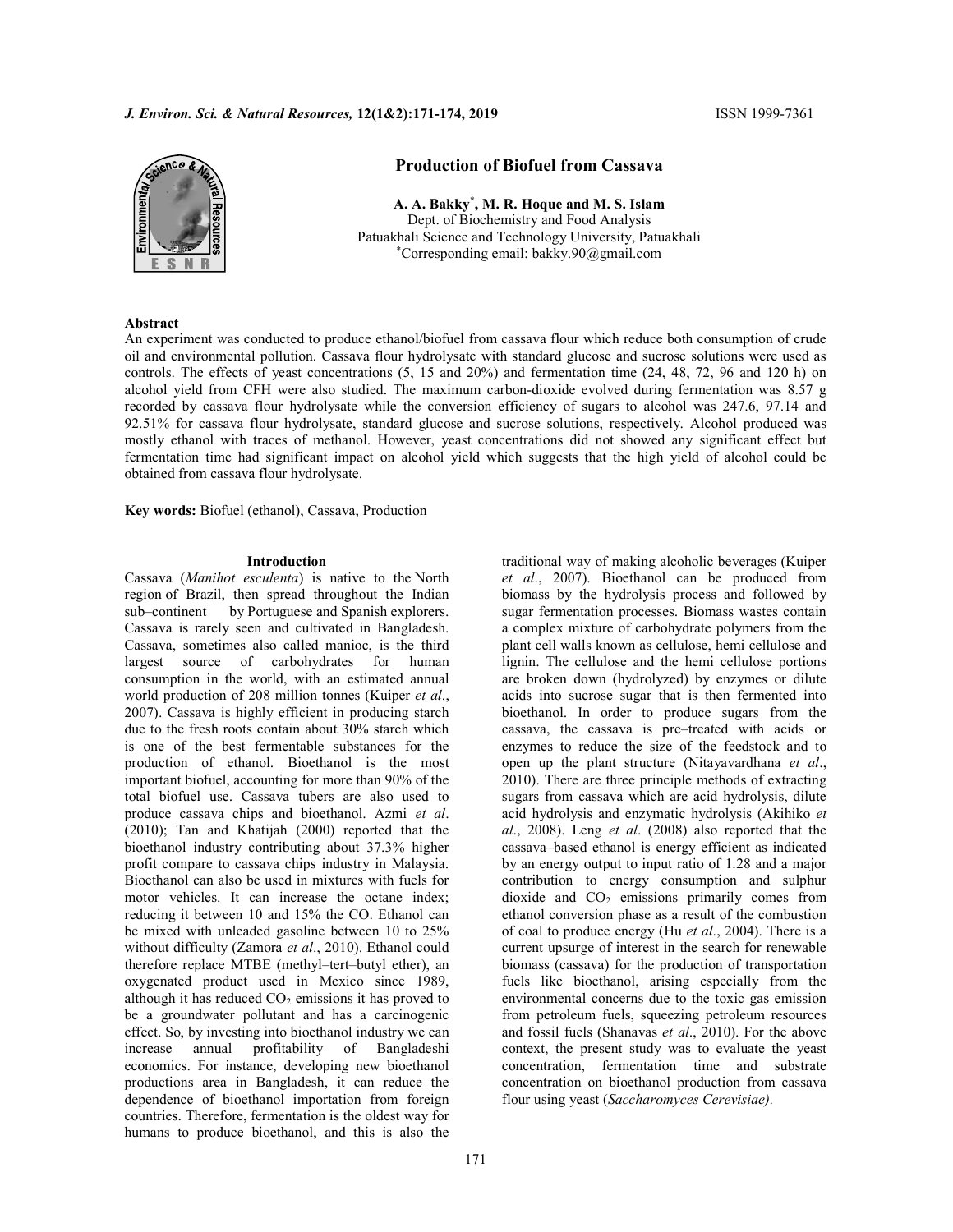# Materials and Methods

The research was conducted at the laboratory of the Department of Biochemistry and food Analysis, Patuakhali Science and Technology University, Dumki, Patuakhali during the period from December 2015 to March 2016. Only one cassava genotype was used in the research cv. "Sree Sahya". The methodology described by Ocloo and Ayernor (2008).

### Cassava flour preparation

Ten kilograms of fresh, mature cassava roots without any rot or infection were used for the preparation of cassava flour in this research. They were first washed to remove the soil and other waste particles. Then they were peeled and they were again washed. After that they were grated in a mechanical grater and then dried in the sun on a thin layer. Then it was pulverized in a blender machine. At last it was milled finely in a laboratory grinder. Thus the cassava flour is prepared.

#### Experimental set up

Five hundred grams of cassava flour was mixed with 2500 ml of water to form slurry. The mixture was allowed to boil until gelatinized at 70°C and allowed to cool. About 125 g of rice was added to the gelatinized mash, stirred and the mixture allowed to cool gradually to 50°C for the amylase in the malt to convert the gelatinized starch to sugars. Thinned liquour was then heated to 70°C and the last batch of 125 g rice malt added to further convert the un-hydrolyzed starch to sugars. The mixture was boiled briefly and immediately filtered using cloth and a Laboratory test sieve of aperture 180 µm (Endecotts Ltd, London, England). The sweet wort produced was boiled again to arrest further enzyme action and then cooled. Here Cassava flour hydrolysate having a reducing sugar content of 8.58% was obtained.

#### Experimental design

Yeast concentrations (5, 15 and 20%) and fermentation time (24, 48, 72, 96 and 120 h) were also used for the present research. Various bakers' yeast concentrations were added to the CFH at pH 4.5–5.0 and temperature of 28–30°C. The mixtures were allowed to ferment and samples taken from day 1 to 5 for alcohol content analysis. The time taken for the fermentation to be completed was plotted against the yeast concentrations.

#### Alcohol production process

The cassava flour hydrolysate produced alongside the standard glucose and sucrose solutions (of 8.72%) were fermented in aspirator bottles (previously sterilized to exclude other microorganisms) containing about 1500 ml sugar syrup and 100 ml of 15% yeast inoculum (7.5 grams of dry baker's yeast rehydrated in 50 ml of distilled water at 37°C for 10 min). The bottles were topped with tubes to allow carbon dioxide  $(CO<sub>2</sub>)$  to escape. Fermentation was done for 5 days at 28–30 °C. At the end of the fermentation period, the

alcohol was separated from the extract using simple distillation procedure at 78.3–80°C.

#### Distillation process

About 100 ml of the fermented cassava flour hydrolysate was measured into a volumetric flask at 20°C and was washed into the distillation flask with 50 ml water. The sample was distilled slowly into the same 100 ml volumetric flask at temperatures between 78.3–80°C. About 95 ml distillate was collected and then made up to the 100 ml mark using water at 20°C.

#### Results and Discussion

#### Rate of fermentation

The amount of carbon dioxide evolved in the course of the fermentation by CFH was higher than that recorded by Ocloo and Ayernor (2008) for standard glucose and sucrose solutions. These results were statistically significant ( $p<0.05$ ) (Figure 1).



Fig. 1. Time course of fermentation of CFH compared with standard glucose and sucrose solutions of the same concentration

After 3 days of fermentation at room temperature (28– 30°C), there was no further change in the carbon dioxide evolution for CFH. This suggested that fermentation was completed within this period, indicating maximum alcohol production. In the study of Ueda et al. (1981) on production of ethanol from raw cassava starch by a nonconventional fermentation method it was reported that the rate of fermentation or carbon dioxide evolution ceased after 5 days of fermentation at 30°C. The duration of fermentation however depends on the method used for starch liquefaction, saccharification and fermentation, yeast type and concentration and also the conditions of fermentation (Briggs et al., 1981). The observed period of fermentation of CFH could be attributed to the presence of readily fermentable sugars and the nutrients–that is the wort composition. Wort composition was reported to have some great influences on the speed of fermentation and the extent of fermentation. In the case of standard glucose and sucrose solutions, evolution of carbon dioxide ceased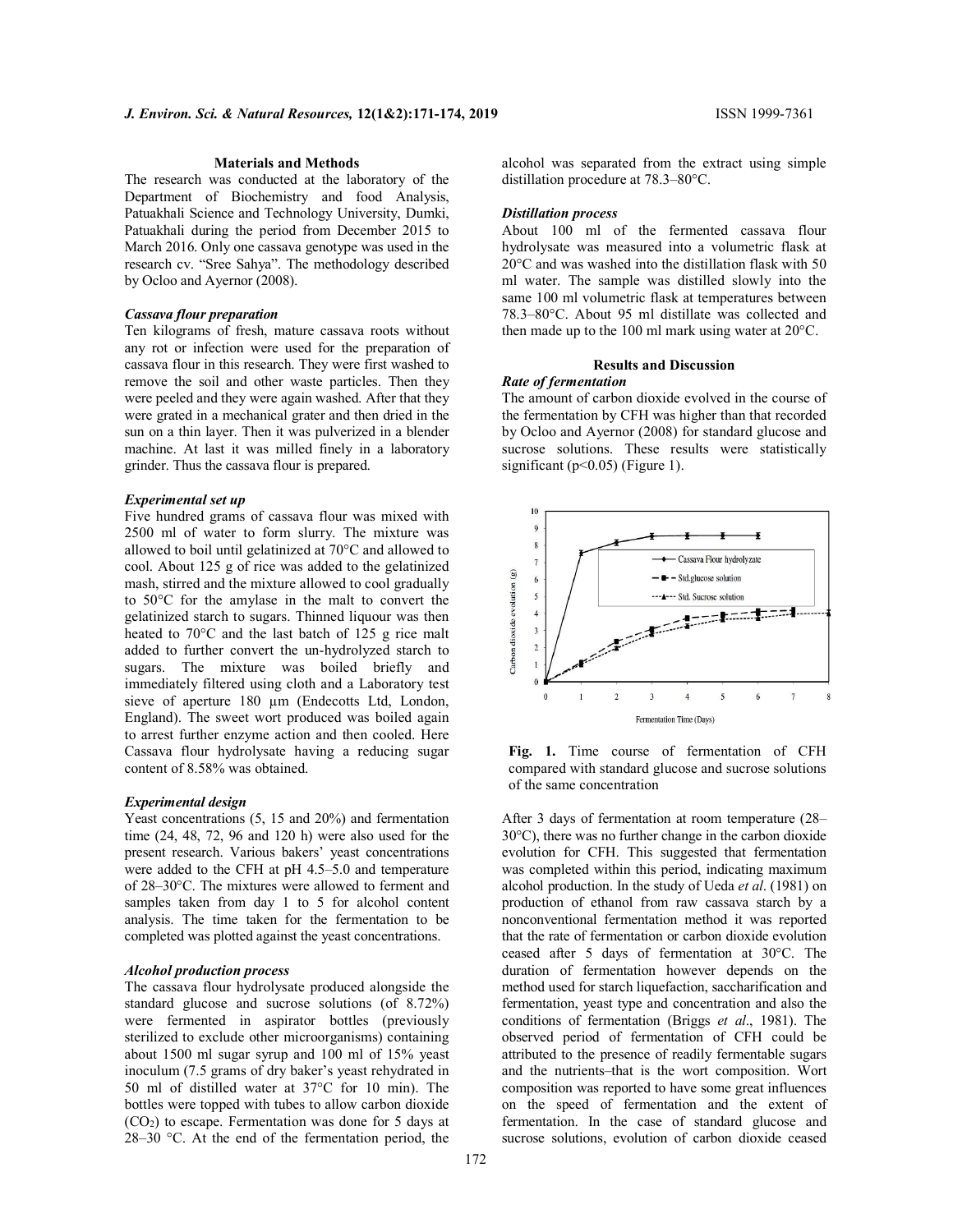after 6 and 7 days of fermentation at 28–30°C, respectively. The difference in their fermentation period was due to the fact that glucose as a readily fermentable sugar was easily metabolized by the yeast into alcohol and carbon dioxide with increasing rate whereas, sucrose, a non–reducing sugar had to be converted initially into invert sugar before the conversion of sugars into alcohol and carbon dioxide, hence the observed longer period. The maximum carbon dioxide evolved in the course of the fermentation of CFH, standard glucose and sucrose solutions were 8.57, 4.18 and 4.03 g respectively. The carbon dioxide evolved by CFH fermenting medium was almost twice the values for the fermenting medium of standard glucose and sucrose solutions. The high carbon dioxide evolved by CFH medium could be attributed to the conversion of limitdextrins, which were not considered as reducing/fermentable sugars.

#### Conversion efficiency of CFH comparison to standard glucose and sucrose solutions

The concentrations of reducing sugar that were converted in the course of fermentation were obtained by subtracting the reducing sugar concentration left after fermentation from the initial reducing sugar concentration before fermentation. The values obtained were 6.49 for CFH and 7.78 and 7.65 for standard glucose and sucrose solutions by Ocloo and Ayernor (2008) respectively. These reducing sugars gave rise to alcohol contents of 8.22, 3.98 and 3.65 v/v, respectively (Table 1). However, the theoretical/ predicted alcohol production values were 3.29% v/v, 3.97% v/v and 3.85 v/v for CFH, standard glucose and sucrose solutions, respectively. The values observed for standard glucose and sucrose solutions were comparable to the theoretical/predicted alcohol content values calculated. However, contrary to this observation, the alcohol content obtained for CFH was

about two times higher than the theoretical/predicted alcohol content calculated (Table 1). The alcohol fermentation efficiency or yield (%) is expressed here as the ratio of the actual alcohol produced to theoretical/predicted alcohol based on fermented sugar  $(\times 100)$ . Alcohol fermentation efficiency or yield (%) = actual alcohol produced to alcohol based on fermented sugar  $(\times 100)$ .

The fermentation efficiency values obtained for standard glucose and sucrose solutions were comparable and also higher than that reported by Maiorella et al. (1981) which was 90-95%. However, the value obtained for CFH was twice more than those reported by Ocloo and Ayernor (2008). The high alcohol content obtained in the course of fermentation was therefore reflected in the fermentation efficiency value. The difference observed was due to the secondary conversion of the limit–dextrins (high molecular saccharide produced due to inability of –amylase to hydrolyze 1–6 linkage found in amylopectin) in the CFH. Limit–dextrins could have an average chain length of four to five glucose units per molecule. Though limit– dextrins were not hydrolyzed into glucose by the malt enzymes prior to fermentation, they were however converted by the yeast into fermentable sugars, which were later converted into alcohol and carbon dioxide. The fermentation efficiency could also be attributed to the conversion of other non–reducing sugars present in the CFH. According to Mark et al. (1963), dextrin conversions occur in the primary and secondary phases of fermentation. The fermentation efficiency value for CFH could vary depending upon the method, the enzymes and the type of yeast used in the conversion process. Ueda et al. (1981), reported alcohol yields of 82.3 and 99.6% from their study on production of ethanol from raw cassava starch by a non–conventional method.

Table 1. Conversion efficiency of cassava flour hydrolyzate, standard glucose and sucrose solutions

| Substrate                 | Reducing sugars $(\% )$ |                      | Alcohol formed     | Theoretical /predicted                                    |  |
|---------------------------|-------------------------|----------------------|--------------------|-----------------------------------------------------------|--|
|                           | Before fermentation     | After fermentation I | $(\frac{9}{6}V/V)$ | alcohol production $(\frac{6}{\nu}\mathbf{v}/\mathbf{v})$ |  |
| Cassava flour hydrolyzate | 8.58                    |                      |                    | 3.29                                                      |  |
| Glucose                   | 8.58                    | 0.79                 | 3.98               | 3.97                                                      |  |
| Sucrose                   | 8.58                    | 0.97                 | 3.65               | 3.85                                                      |  |

Determinations are averages of 5 batches of production

### Effect of yeast concentration and fermentation time on the yield of alcohol

Yeast concentration between 5–20% of bakers' yeast converted CFH to alcohol in nearly equal amounts after fermentation was completed (120 h) for each fermenting medium (Table 2). This means that the yeast concentration did not affect significantly ( $p > 0.05$ ) on alcohol yield while yeast concentration had significant  $(p \le 0.05)$  affected on fermentation time to be taken to complete. The alcohol yield was achieved highest when

the fermentation was completed over the period of 72, 96 and 96 for 20, 15 and 5% yeast concentrations, respectively. However, alcohol yield decreased at the fermentation time of 120 hrs except 15% yeast concentration. The results obtained supported the fact that the speed of fermentation depends on the yeast concentration, the higher the concentration, the shorter the fermentation period required to achieve maximum alcohol yield (Kordylas, 1990). Ueda et al. (1981)